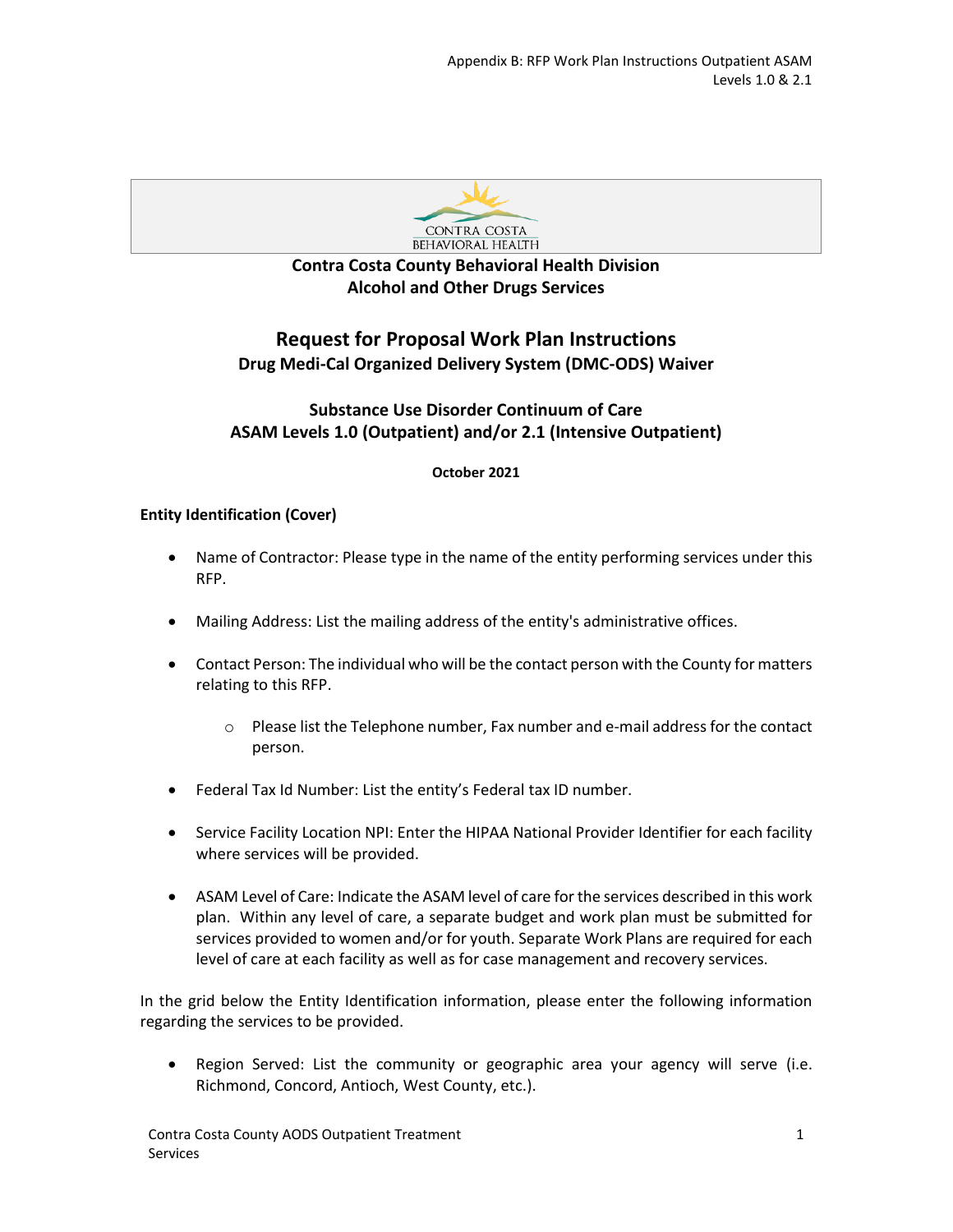- Target Group: Describe the people you intend to serve at each facility in terms of their distinguishing characteristics, i.e., age, gender, ethnicity, LGBTQ, etc.
- Service Site: List the addresses (street and city) of each facility in which services for the proposed level of care will be provided.
- Hours of Service Availability: List the days of the week and the times that the services will be provided at each facility.

### **Personnel**

The Administrative and Support Staff category includes those persons whose responsibilities are directed towards program management or operations. It would include executive directors, accounting staff, billing clerks, etc. Direct Service Staff are those positions or portions of positions which are devoted to direct contact with the recipients of your services, e.g., counselors, case managers, etc.

- For Column A, please list the title and name of the staff person to be included in the budget.
- Column B: List the decimal proportion of a 40-hour work week which each staff person spends on DMC services for ASAM Level of Care 1.0. The formula is: (hours worked per week) / 40 = 1 FTE. For example, 20 hours per week translates to .50 FTE, 10 hours per week to .25, 8 hours to .20.
- Column C (Hourly Rate): Enter the hourly pay rate exclusive of benefits for each individual listed in Column 1.
- Column D (DMC Treatment): List the amount of salary and benefit expenditures allocated to treatment services. This should be 100% of the cost for levels 1.0 and 2.1 services.
- Column E (Room & Board): List the amount of salary and benefit expenditures allocated to treatment services. This column should be "0.00" for both level 1.0 and 2.1 services.
- Column F (Total): List the total cost of treatment services for the position title. This column is calculated automatically.

List the aggregate amount expended for taxes and benefits for the positions listed.

#### **Services & Supplies**

• Column A (#): A list of the codes that correspond with the Expense Category to be added to the sheet.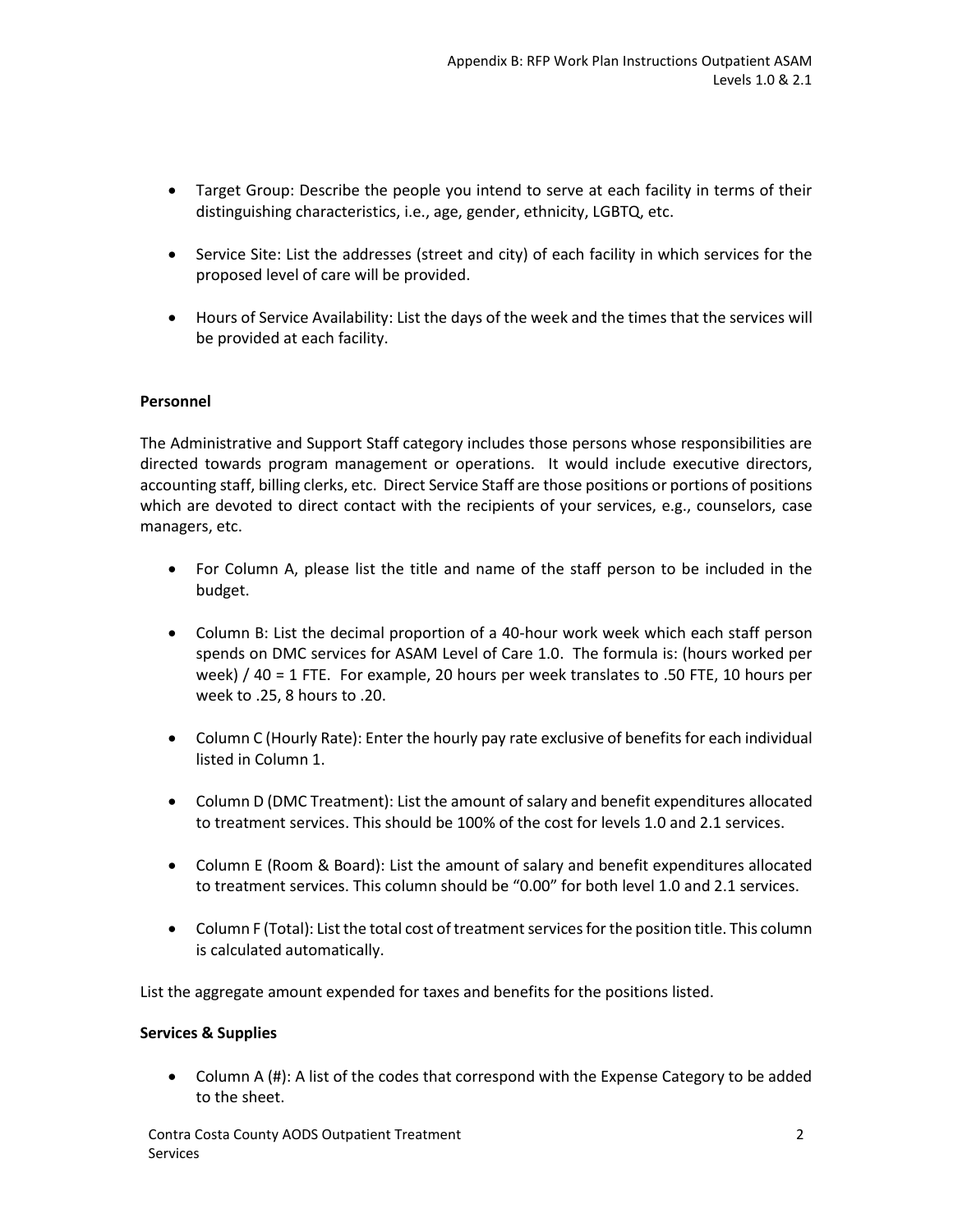- Column B (Expense Category): Descriptive titles for the most frequently encountered line items are printed on the form. There are additional blank lines to list expense categories not included on the form.
- Column C (DMC Tx): List the amount of expenditures allocated to treatment services. Costs are required only for expense categories that are utilized by the facility and/or Level of Care. It is expected that many expense categories will have no costs associated with them at the facility and will be left blank.
- Column D (Room & Board): Services & Supplies cannot be billed to Room & Board for level 1.0 and 2.1 services so this column should be left blank.
- Column E (Total): The cells in this column contain formulas and automatically calculate the totals of the Treatment amounts in each row.

### **Services**

This section lists the quantitative description of the services to be provided. The instructions explain the form by section.

- Program Static Capacity (Slots): Please indicate the maximum number of clients that could be receiving services at your facility at any given time. This will be determined by the combined caseload size of staff delivering services.
- Total Projected Unduplicated New Participants: This is an estimate of the number of persons receiving services in your program during the first contract year.
- Type of Service: Services listed in this section are those defined in the DMC-ODS Waiver Special Terms and Conditions. This should include treatment cost for Level 1.0 services and a separate cost for Level 2.1 services. Case Management and Recovery Services will need to be submitted separately as well.
- FTEs: The figures to be entered in this column are total Direct Service Staff FTEs allocated to each Type of Service. The total of this column must be less than or equal to the FTE column total on the Personnel tab. If the number of FTEs does not match exactly, please include a narrative to explain why less FTEs are rendering direct services than the listed number of FTEs on the Personnel tab.
- Direct Service Staff Hours: This figure is the amount of staff hours spent directly interacting with program participants in the performance of billable services. This figure should include the time spent writing case notes. The number of hours does not include time spent in case conference, clinical supervision or other support activities. Please note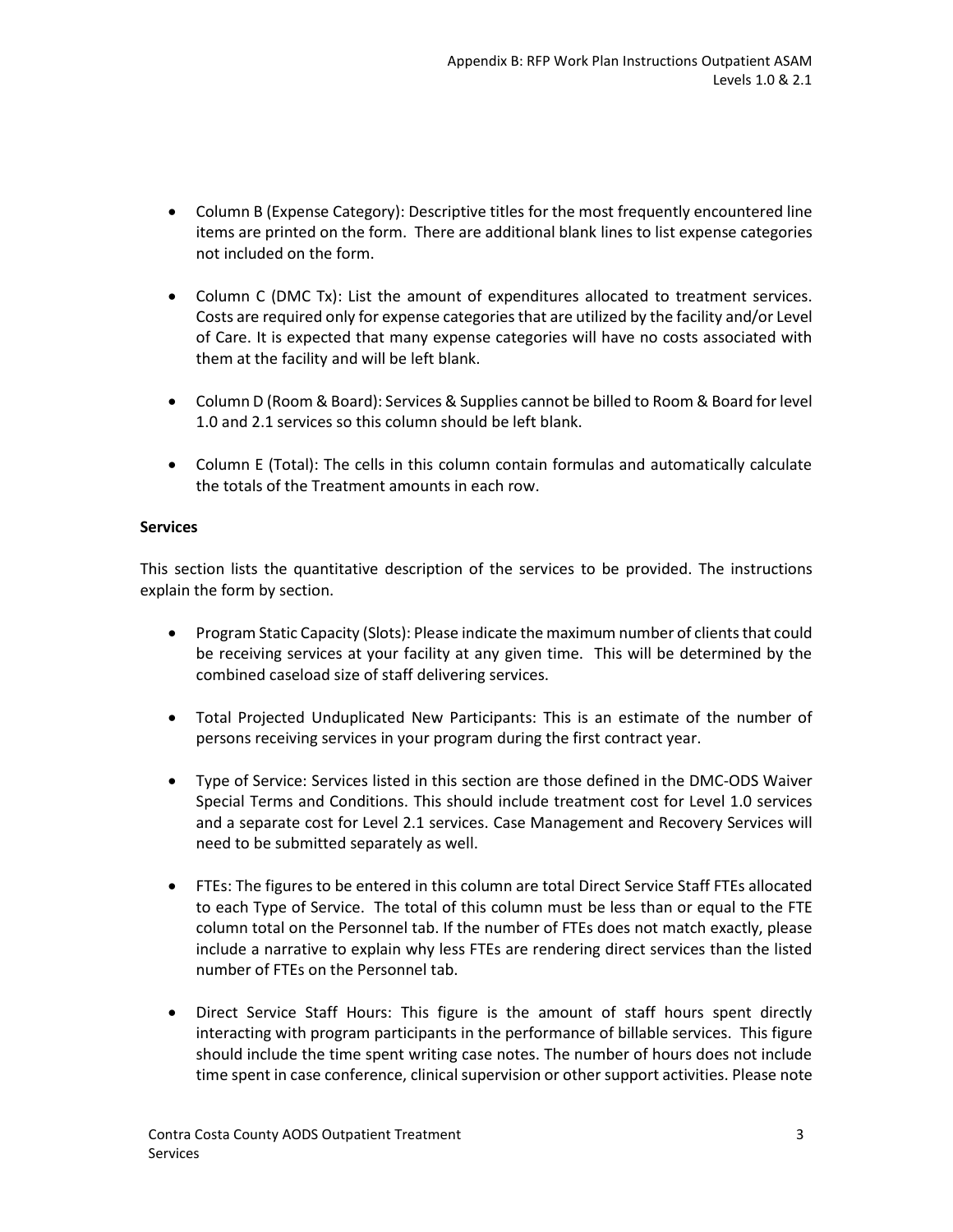that all direct services staff members are expected to spend no less than 80% of their time each day on billable services.

- Units of Service (15-minute increments): Please indicate the number of units of service to be rendered to beneficiaries. As stated above, one unit of Level 1.0 or Level 2.1 services is the equivalent of 15 minutes of service. The units of service are not dependent upon the number of staff involved or the number of beneficiaries in a group. Please see the examples below for further clarification:
	- $\circ$  A 90-minute group facilitated by one (1) SUD counselor and is attended by 12 beneficiaries = 6 units of service (90 minutes / 15 minutes)
	- $\circ$  A 90-minute group attended by 4 beneficiaries = 6 units of service (90 minutes / 15 minutes)
	- $\circ$  A 90-minute group attended by 12 beneficiaries = 6 units of service (90 minutes / 15 minutes)
	- $\circ$  A 90-minute individual session with one beneficiary = 6 units of service (90 minutes / 15 minutes)
- Payment Rate per Unit of Service: Enter the cost per unit based upon factoring in all costs associated with the treatment services. This should be calculated by utilizing the following formula:

### **(Total Level of Care Personnel Cost + Total Level of Care Services & Supplies Cost) Total Level of Care Units of Service**

#### ADDITIONAL INSTRUCTIONS

The cost per unit of an individual session and a group session should be identical for the same Level of Care. This is due to the fact that costs are determined based on time rather on the number of FTEs utilized or the number of beneficiaries who receive the services.

If, relative to the total budget, Administrative and Support Staff costs (also known as indirect costs) are above 10% of the entire budget, please attach a justification for these expenses along with a letter from the Department of Health & Human Services approving the additional indirect costs. The indirect cost cannot exceed 15% without a letter from a separate Federal contract indicating a higher indirect rate is allowed.

If Indirect Costs are charged, please attach a copy of your agency's cost allocation plan and a clear description of how charges specific to this budget were calculated. Indirect costs must be apportioned by a methodology that conforms to the standards set by OMB Uniform Guidance.